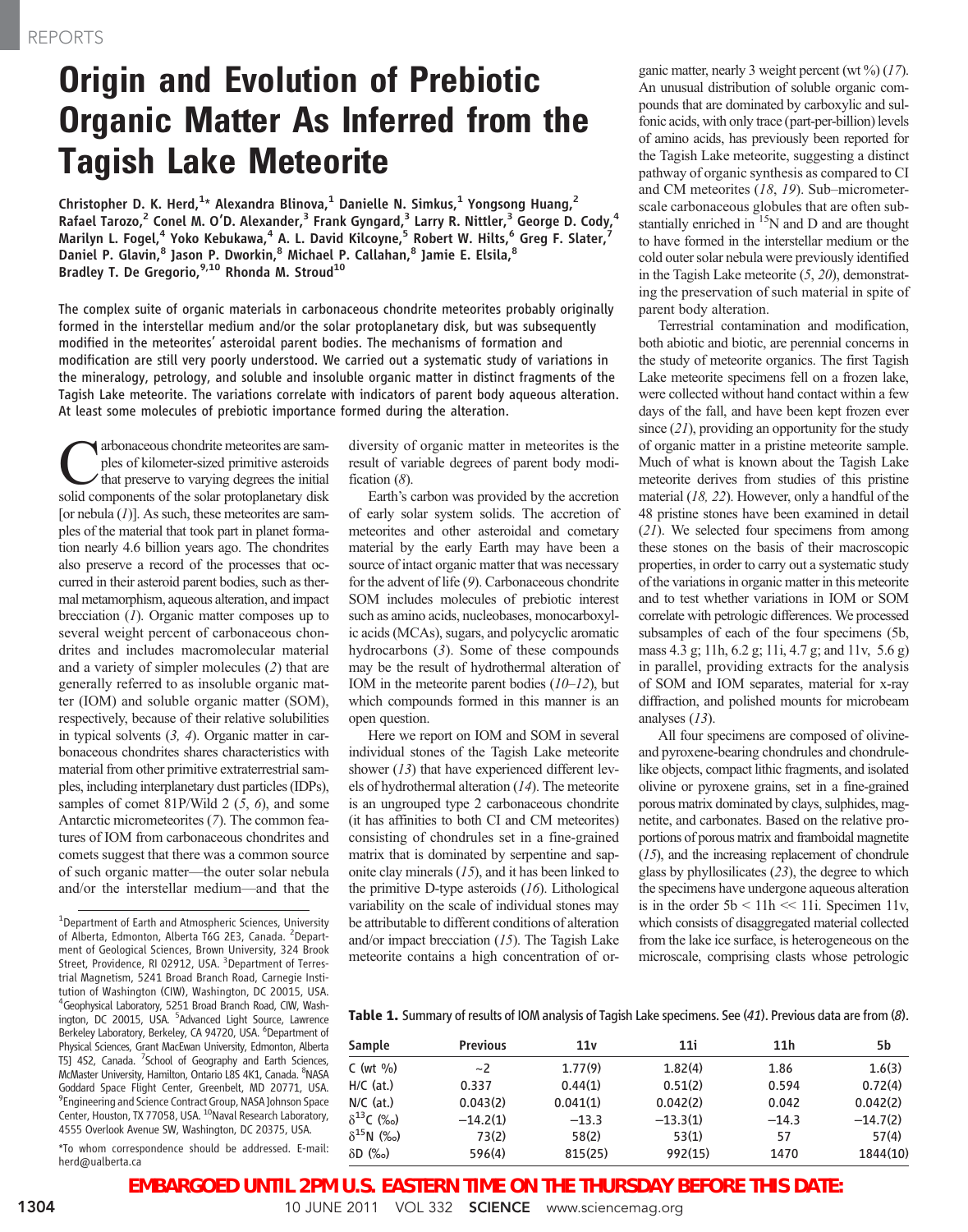characteristics cover the range seen in the other three specimens. The macroscopic differences among the specimens are attributable to the proportions of the various components, as well as matrix grain size. For example, 11i, which is very dark and tends to shed a residue of black dust, has a lower proportion of chondrules and a smaller average matrix grain size  $(<5 \mu m$ ).

Isotopic and chemical analyses of bulk IOM separates from each of the four specimens (Table 1 and Fig. 1A) show that the largest variations are in the H/C ratios and H isotopic compositions  $( \delta D)$ ; variations in N isotopic compositions and in C in IOM as a proportion of the rock are negligible. C isotopic compositions show a small but substantial increase in the order 5b > 11h >  $11i \sim 11v$  (Table 1). The variations in H/C and  $\delta D$ observed in IOM in these specimens span almost the entire range found among the different carbonaceous chondrite groups (Fig. 1A). This lends credence to the suggestion that the variation in IOM elemental and isotopic compositions found in chondrites is the result of parent body modification of a common precursor  $(8)$ . Furthermore, there is a linear correlation between H/C ratios and  $\delta$ D values (Fig. 1). Solid-state  $^{13}$ C and <sup>1</sup>H nuclear magnetic resonance spectroscopy and carbon x-ray absorption near-edge spectroscopy [C-XANES  $(24)$ ]  $(13)$  indicate that the decrease in the H/C ratio is accompanied by an increase in the proportion of aromatic C in the IOM as well as a considerable increase in aromatic substitution, probably aromatic condensation (13). The change in H/C was not accompanied by a substantial loss of C (Table 1), which may indicate that the aliphatic component in the Tagish Lake meteorite was converted into aromatic C, while undergoing H isotopic exchange with the altering fluid and/or preferential D loss. This apparently facile transformation is unexpected. It is most likely caused by hydrothermal alteration, as is observed in experiments involving hydrous pyrolysis or reaction with water at elevated temperature and pressure (11, 25), and differs from the scenario in which aliphatic C is selectively removed through reaction with an oxidant (26).

Fig. 1. (A) Plot of H/C, a measure of the degree of aliphatic character, against H isotopic composition for the Tagish Lake specimens, including data on the Tagish Lake meteorite from previous work (8). Also shown are representative data from other chondrite groups after (8), including ordinary chondrites (OC). For reference, the H/C value of an aliphatic molecule with infinite chain length

High-spatial-resolution secondary ion mass spectroscopic (SIMS) measurements reveal that the isotopic differences observed in bulk IOM residues extend to submicrometer scales. IOM from sample 5b shows not only a higher average D/H ratio but also a much higher proportion of very D-rich submicrometer-sized isotopic hot spots (Fig. 1B) with more extreme D/H ratios than those from  $11v$  [maximum  $\delta D \sim 20,000$  per mil (‰) in 5b versus ~7000‰ in 11v]. These observations suggest that parent body alteration has substantially removed D, decreasing the D/H ratio on all spatial scales and reducing the number of hot spots. Similar variations in D enrichments and abundances between chondrites have been observed before, but never in a single chondrite. In contrast, the N isotopic distributions are similar except that 5b contains about twice the number density of  $^{15}N$  hot spots (with  $\delta^{15}N$  in both residues up to ~800‰). This difference in behavior of H and N isotopes supports observations in previous studies that D and  $15$ N enrichments in IOM tend to be decoupled (5). Isotopic hot spots are, in many cases, associated with carbonaceous nanoglobules (5, 20). Transmission electron microscope (TEM) examinations indicate that IOM from sample 5b has a significantly higher fraction (7.5%) of nanoglobules than does IOM from 11v  $(0.9\%)$   $(13)$ . C-XANES  $(24)$  indicates the presence of two chemical classes of nanoglobules, one with a C functional group distribution similar to that in nonglobular IOM and one dominated by aromatic functionality (13). Aromatic-type nanoglobule spectra are seen in a higher fraction of nanoglobules from 11v as compared to 5b [50% versus 20% (13)]. Taken together, the SIMS, TEM, and XANES results suggest that <sup>15</sup>N-rich nanoglobules have been preferentially destroyed in specimen 11v by hydrothermal alteration. Moreover, the higher fraction of highly aromatic nanoglobules in the more altered sample supports the conclusion from the bulk data that the alteration largely affects the aliphatic component of the IOM.

Based on IOM results, the degree of alteration reflected by the Tagish Lake specimens is 5b <



is 2; aromatic organic matter has a maximum  $H/C = 1$  (benzene), and approaches low values ( $\sim$ 0.1) as the number of fused aromatic rings approaches infinity. (B) Maps of  $\delta$ D/H values of IOM separates from Tagish Lake specimens 5b and 11v, derived from H and D raster ion images acquired with a Cameca NanoSIMS 50L ion microprobe.

 $11h < 11i < 11v$ , which is consistent with the order inferred petrologically. Within this context, we examined the results of the SOM analysis to determine whether the hydrothermal alteration has resulted in the formation, modification, or destruction of soluble organic molecules and to elucidate the relationship between IOM and SOM during the alteration.

MCAs dominate the water extracts of the Tagish Lake meteorite. MCAs, such as formic and acetic acids, play essential roles in biochemistry  $(11, 27, 28)$ ; higher homologs are the fatty acids that self-assemble into membrane-bound vesicles in meteorite extracts and are the possible precursors of cell membranes (29). We identified 11 MCAs in all specimens, including most of the members of the homologous series of linear, saturated MCAs from  $C_1$  to  $C_{10}$ . One or two branched isomers were detected in all specimens with the exception of 5b, in which 17 branched isomers were detected, in addition to the 11 linear MCAs. Numerous alkyl-substituted phenols were also found exclusively in 5b. Although, as in previous studies,  $\delta^{13}$ C values are generally consistent with terrestrial values, these MCA hydrogen isotopic compositions are D-enriched, consistent with an extraterrestrial origin (2): As measured in 5b, dD (acetic), 247‰; dD (formic/propanoic), 708‰; dD (butanoic), 562‰; dD (isopentanoic), 697‰ (13). The observed concentrations of these low-molecular-weight MCAs are unusually high relative to those seen in other studies of carbonaceous chondrites [including Tagish Lake (18)], ranging from 42 to 250 parts per million (ppm) for formic and acetic acid  $(13)$ . We attribute these large concentrations to the preservation of the meteorite below 0°C since its recovery, which has minimized the loss of volatile organics, such as formic acid, as well as the specifics of the analytical methods (13). In nearly all specimens, the concentrations of the straight-chain MCAs decrease in a logarithmic manner as the C number increases, with the exception of 5b, in which the acetic acid concentration exceeds that of formic acid. The  $\delta^{13}$ C values of MCAs differ among the specimens (Fig. 2). All specimens have common  $\delta^{13}$ C ~ –20‰ for formic acid, and higher homologs approach a constant value of  $\sim -5\%$  (average nonanoic acid =  $-26 \pm 2\%$ ) with increasing C number. The largest differences are observed in acetic acid, which ranges from +8‰ (11h) to –36‰ (5b). Of particular note is specimen 11h, which shows a decrease in  $\delta^{13}$ C with increasing C number (Fig. 2).

The differences in MCAs among the Tagish Lake specimens may be explained by differing degrees of parent body modification. With the exception of formic acid, specimens 5b and 11h contain the highest concentrations of MCAs, 2 to 10 times greater than concentrations in 11i and 11v (13), attributable to loss or destruction of these water-soluble compounds during progressive parent body alteration. The high proportion of branched isomers in specimen 5b suggests that it preserves a more primary suite of compounds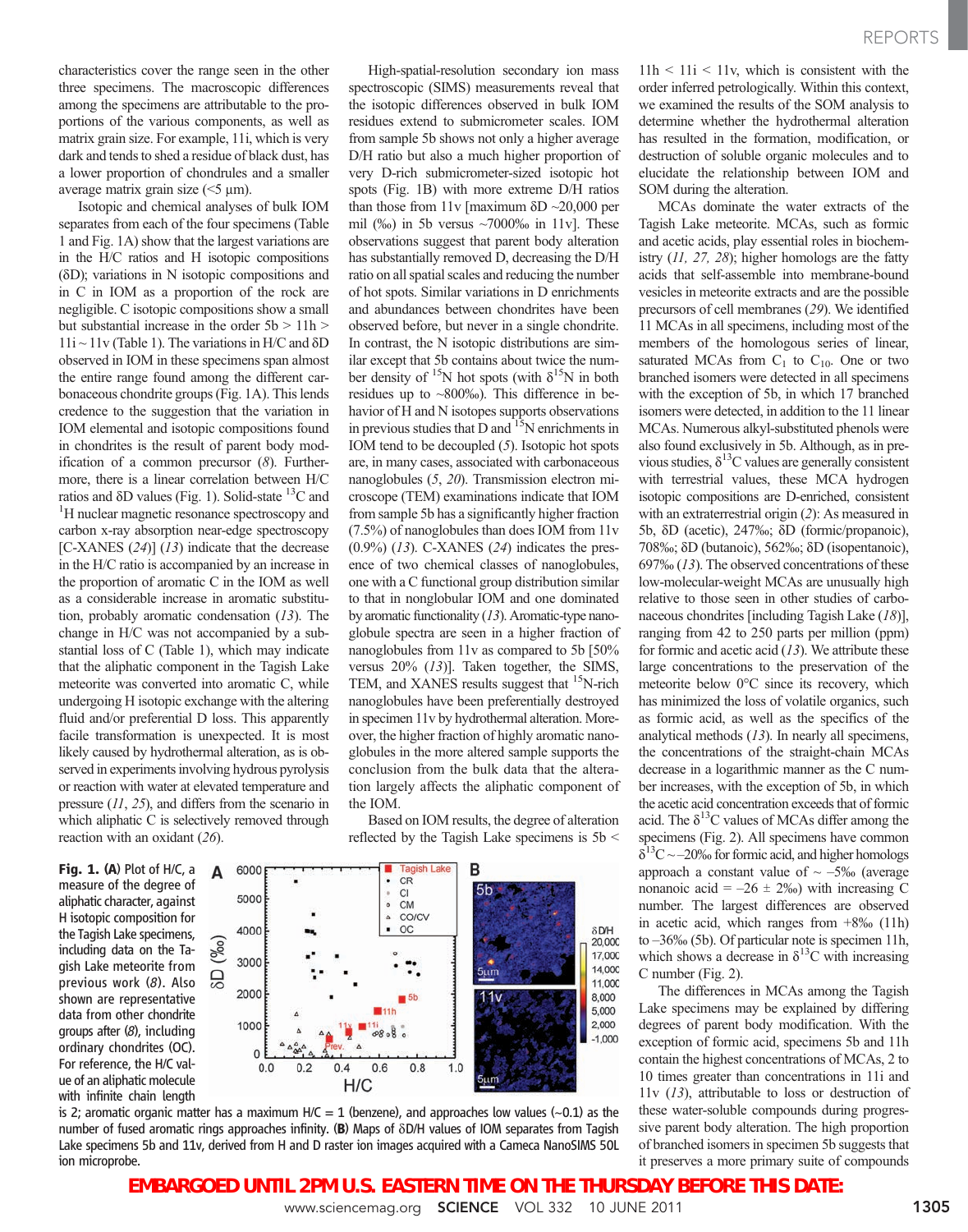### REPORTS

(2). The MCA pattern for 11h shows a trend of decreasing  $\delta^{13}$ C with increasing C number, comparable to results for Murchison  $(30)$ . Whereas this trend has been attributed to the preservation of the signature of kinetically controlled C addition in MCA synthesis, which takes place in cold, interstellar, or nebular environments (31), our results, which suggest that specimen 11h is more altered than 5b, imply that such a pattern may be a secondary signature. One possible explanation for the pattern in this case is the preferential exchange of MCA carboxyl C with inorganic C during hydrothermal processing, analogous to the process that occurs in oil-prone source rocks on Earth (32). In the Tagish Lake meteorite, the presence of carbonate  $\delta^{13}$ C ~ 67‰ (17) may provide a source of isotopically enriched carbonate for such exchange. Notably, formic acid concentration and C isotopic composition remain relatively constant among the specimens (13), which suggests that they are relatively unaffected by aqueous alteration  $(10)$  and may be inherited from preaccretionary material.

Amino acid concentrations and enantiomeric excesses in the Tagish Lake specimens provide further evidence of the influence of parent body aqueous alteration on SOM. We determined the distribution and enantiomeric abundances of the one- to six-C aliphatic amino acids found in extracts of specimens, 5b, 11h, and 11i by ultraperformance liquid chromatography fluorescence detection and time-of-flight mass spectrometry (33). We measured stable C isotope analyses of the most abundant amino acids in 11h with gas chromatography coupled with quadrupole mass spectrometry and isotope ratio mass spectrometry. The total abundances of amino acids decrease in the order 11h  $(5.6 \text{ ppm}) > 5b (0.9 \text{ ppm}) > 11i$ (0.04 ppm). The abundances of many amino acids in 11i were below the analytical detection limit (<1 part per billion), which is consistent with a much higher degree of alteration experienced by 11i as compared to 11h and 5b. The abundance of the nonprotein amino acid  $\alpha$ -aminoisobutyric acid in specimen 11h was 0.2 ppm, approximately 200 times higher than previously measured in two different Tagish Lake meteorite samples (18, 19). Glycine is the most abundant amino acid in 11h and has a C isotope value of  $\delta^{13}C =$ +19‰, which falls well outside the range for terrestrial organic C of –6 to –40‰ (34) and is consistent with an extraterrestrial origin.

The enantiomeric ratios of alanine, B-aminon-butyric acid, and isovaline in 11h were racemic within uncertainties ( $D/L = 1$ ), providing additional evidence of an extraterrestrial origin for these amino acids. In contrast to specimen 11h, nonracemic isovaline was detected in 5b, with an L-enantiomeric excess of  $\sim$ 7%, and no isovaline was identified in 11i above the detection limit. Although the mechanism of enrichment remains unclear, it has been previously shown that L-isovaline enantiomeric excesses (ee's) and the ratio of b-alanine to glycine both increase relative to the degree of aqueous alteration for many

carbonaceous chondrite groups (33, 35). Although the data for specimen 11i relative to 11h or 5b fit this trend (Fig. 3), in detail the sequence of alteration for 5b and 11h based on these criteria suggests that 5b is more altered than 11h, in contrast to the result from petrography and IOM. This result suggests that other factors may influence ee's and the  $\beta$ -alanine/glycine ratio that are apparent in the Tagish Lake meteorite. The higher ratio of  $\beta$ -alanine to glycine in 5b (~0.6) as compared to 11h  $(\sim 0.2)$  may be due to enhanced production of glycine during aqueous alteration of 11h via reactions involving hydroxy acids known to be present in SOM (36, 37). A study of L-isovaline ee's in Murchison specimens showed a range of ee values from 0 to 15%, roughly correlative with the abundance of hydrated

Fig. 2. C isotopic composition of monocarboxylic acids in the Tagish Lake meteorite. Uncertainties represent the standard deviation of three injections for each sample. For measurements with low amplitude (such as those of nonanoic or decanoic acid) we used a value of 4‰, which is based on the accuracy achieved for standards run with low concentrations. Also shown are the results from (31) for Murchison monocarboxylic acids.



with a racemic mixture.

minerals in the samples, indicating the role of multiple, complex, parent body synthetic processes in amino acid formation (38). The amino acids in Tagish Lake 11h, including ee's and overall abundance, may therefore be interpreted as reflecting a secondary pulse of amino acid formation resulting from hydrothermal alteration on the Tagish Lake parent body, which overprinted any original ee's

Substantial heterogeneity is preserved within the Tagish Lake meteorite, especially in terms of organic matter. The correlation between differences in organic matter properties and indicators of hydrothermal alteration indicates that the processes were active after accretion onto the parent body. In this scenario, chondritic components,

Symbol size reflects relative concentration (13).



Fig. 3. L-isovaline ee's (bars) and  $\beta$ -alanine/glycine ratios (circles) in Tagish Lake meteorite specimens 11h, 5b, and 11i (shown in yellow), compared with results from CI (red), CM (green), and CR (blue) chondrites of differing degrees of aqueous alteration [data from  $(33)$ ]. The percentage of  $\iota$  excess is defined as  $L_{\text{ep}} = 1\% - 5\%$ , with a negative value corresponding to a D excess. LEW, Lewis Cliff; LON, Lonewolf Nunataks; QUE, Queen Alexandra Range; EET, Elephant Moraine.

**EMBARGOED UNTIL 2PM U.S. EASTERN TIME ON THE THURSDAY BEFORE THIS DATE:**

1306 10 JUNE 2011 VOL 332 SCIENCE www.sciencemag.org